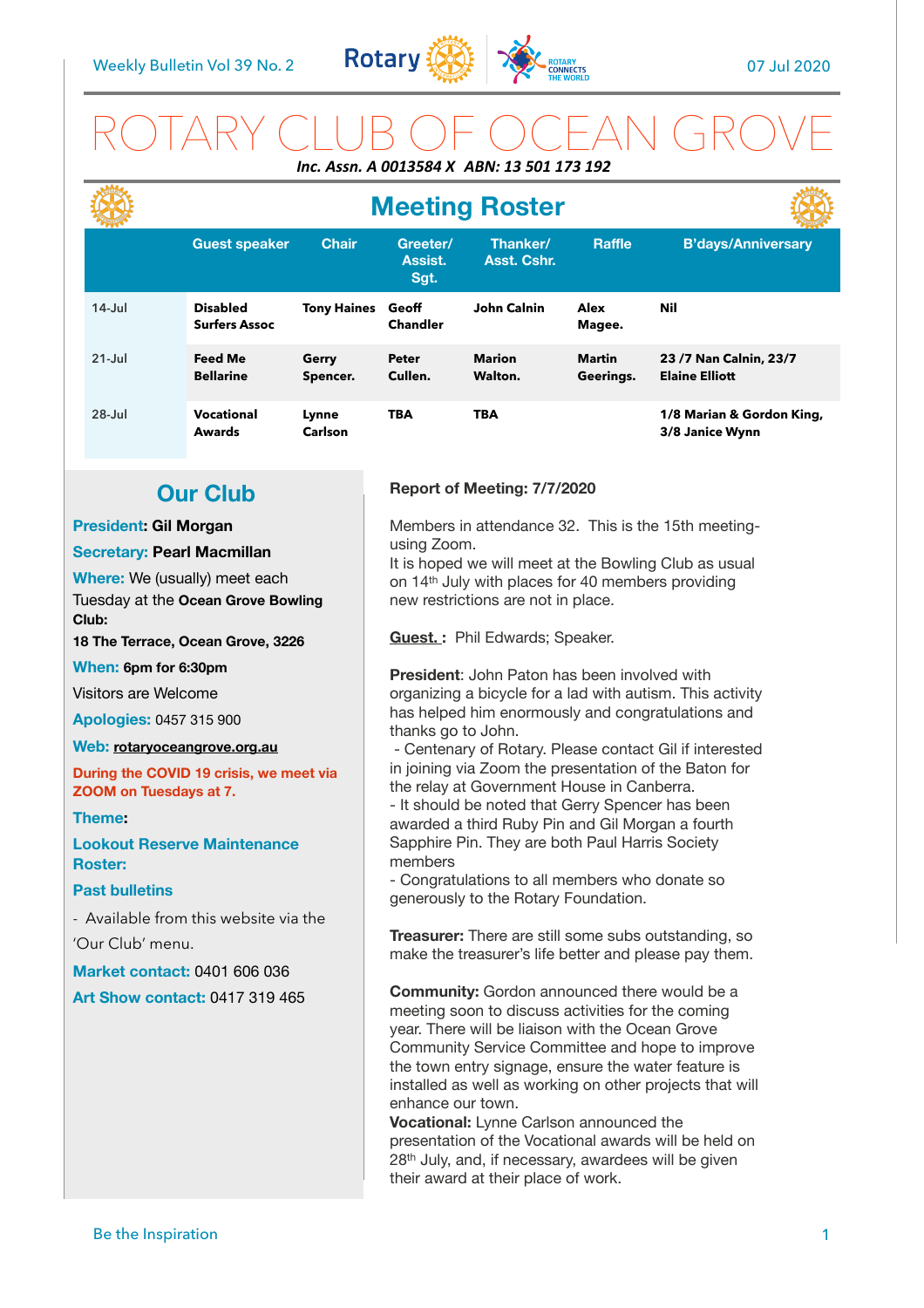# Members: Coming Events:

## Saying of the week ….

The POSITIVE THINKER sees the INVISIBLE, feels the INTANGIBLE, and achieves the IMPOSSIBLE.

…………………………………………………

## Humour ….

A little boy was standing crying in a busy shopping centre. A security guard walked up to him and said, "What's wrong?" Wiping back tears, the little boy said, "I've lost my m-mmum!" The guard replied, "Don't worry, young fella, we'll find her. What's she like?" The little boy, still distraught, replied, "Chocolates, vodka, wine."

## Links ……

[Rotary International](https://www.rotary.org): [www.rotary.org](http://www.rotary.org)

[Rotary District 9780](http://rotary9780.org):

[www.rotary9780.org](http://www.rotary9780.org) [Footy Tipping](http://www.footytips.com.au) [www.footytips.com.au](http://www.footytips.com.au)

## Please remember:

• APOLOGIES ARE NECESSARY! IF YOU ARE UNABLE TO ATTEND A MEETING. THOSE WHO DO NOT CONFORM WILL BE SENT A BILL, AS THE CLUB HAS TO PAY IF NO APOLOGY IS REGISTERED.

**Footy Tipping:** Judy Greer was the smartest this week.

**Guest Speaker**: Phil Edwards: Phil joined Army Training School at the age of 16 as an apprentice. He served in West Germany and with the American Army in Virginia, USA. Returning to Australia he served in East Timor, Afghanistan, Bali after the bombings and Iraq. His role was to plan and supply logistical support for the Defence Force.

Phil won the Bravery Medal in 1977 following an Airforce crash as well as the medal of Merit and the Conspicuous Service Cross. He returned to Australia in 1973. He served in the Defence force for 35 years after which he and Robyn settled in Ocean Grove and hopefully this will be their last move. They have three adult Children.

Phil is currently the chairperson of the OG Community Association, which has a paid membership of approximately 200, paid up members and 1000 followers on Facebook. Members are a mix of age's gender and have a diverse range of experience and talent. There are 11 members on the board that meets monthly.

The Association runs very cheaply by intention. \$1-2,000.00 kept in the bank to cover costs of general items. Any other income, apart from member subs comes from donations.

Past activities have included, the Shell Road Reserve, involvement in the Bellarine Aquatic Centre designs, supporting planning applications if considered appropriate. Involvement in the OG structure plan, input to Vic Roads, developing and maintaining a good relationship with the City of Greater Geelong and lobbying all levels of Government where necessary. Conduct of Community forums and a children's drawing competition (especially good during this unusual time). Community safety is also considered and more involvement is continuing with the development of renewable energy, (both solar and battery). Awareness of dementia in the community is also included.

Current projects include planning for a pedestrian network, an upgrade to Tuckfield Street, Traffic Lights at Presidents Ave and Orton Street. Amendments to the town Boundaries are causing considerable concern, as there is at least 15 years of space for growth within current boundaries. A petition, generating many signatures has been circulated. The Association is having discussion with the COGG about the future settlement strategy.

Future projects will include on going liaison and discussion with the City Council in the management of the Grubb Road walking track and signage at entries to the town.

Phil also reminded everyone that the Council Elections are scheduled on 24/10/2020.